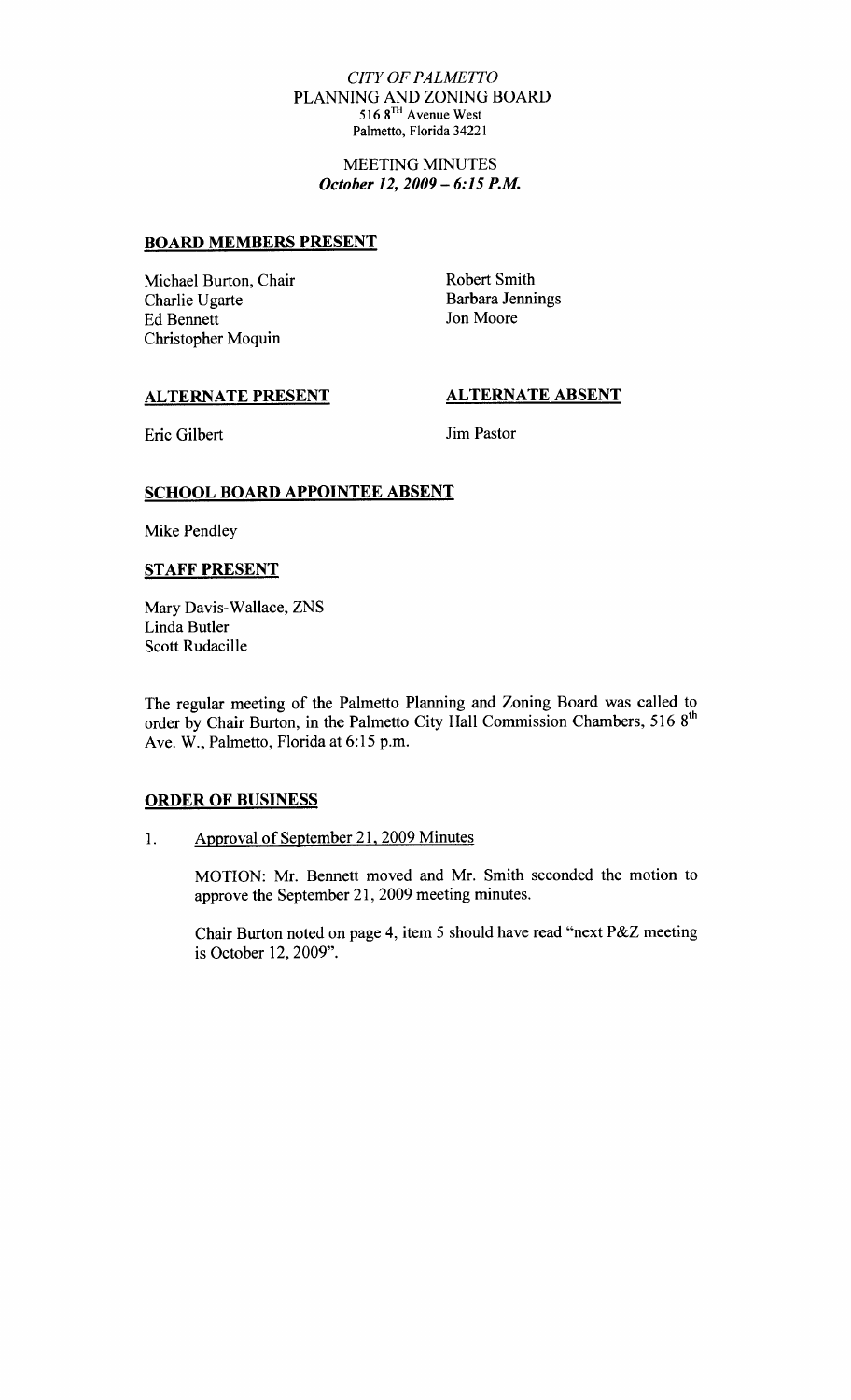City of Palmetto Planning & Zoning Board October 12, 2009 Page <sup>2</sup> of <sup>3</sup>

# MOTION CARRIED UNANIMOUSLY

# 2. Dirk V. Hankins Rezone Z-09-02

Ms. Wallace stated the applicant wishes to sell the property to a buyer who is pursuing a FHA (Federal Housing Authority) loan. The FHA requires a residential lot be within a residentially zoned district The Hankins property is currently zoned GO (General Office  $-$  City), which is not an acceptable district. RS-4 (Single Family Residential) is an acceptable district to obtain financing through the FHA. Also the proposed rezone will support the purposes of the Comprehensive Plan for the area.

Mr. Moore stated according to the comp plan and recent discussion; the Future Land Use (FLU) code does not allow for residential in GO zoning. Chair Burton noted the FLU for the property is RES <sup>14</sup> which is Residential and noted the property and the existing actual use is residential. Some how over the years the property was zoned GO, it has not in recent years been used as GO

Mr. Hankins, 708  $3<sup>rd</sup>$  St Dr W, stated Ms. Wallace summarized the intent of the rezone very well. Mr. Hankins also noted they were unaware of the GO zoning at the time of the proposed sale and wish to keep the property as it is currently being used, residential.

Chair Burton closed the public hearing

MOTION: Mr. Ugarte moved and Mrs. Jennings seconded the motion to recommend approval of Dirk V. Hankins Rezone to City Commission.

Mrs. Jennings asked for clarification on the Staff Report, stating under STATINIAN APPERTURE APPERTURE APPERTURE APPERTURE MARKET Report, stating under<br>Staff Recommendation it list RM-4, should that be RS-4. Ms. Wallace<br>answered ves answered yes

Ms. Wallace also noted that once the property is rezoned residential, the property owner will have to come back to the Board if they want tochange the use again

MOTION CARRIED UNANIMOUSLY

# 3. Old Business: (Interim City Planner Report)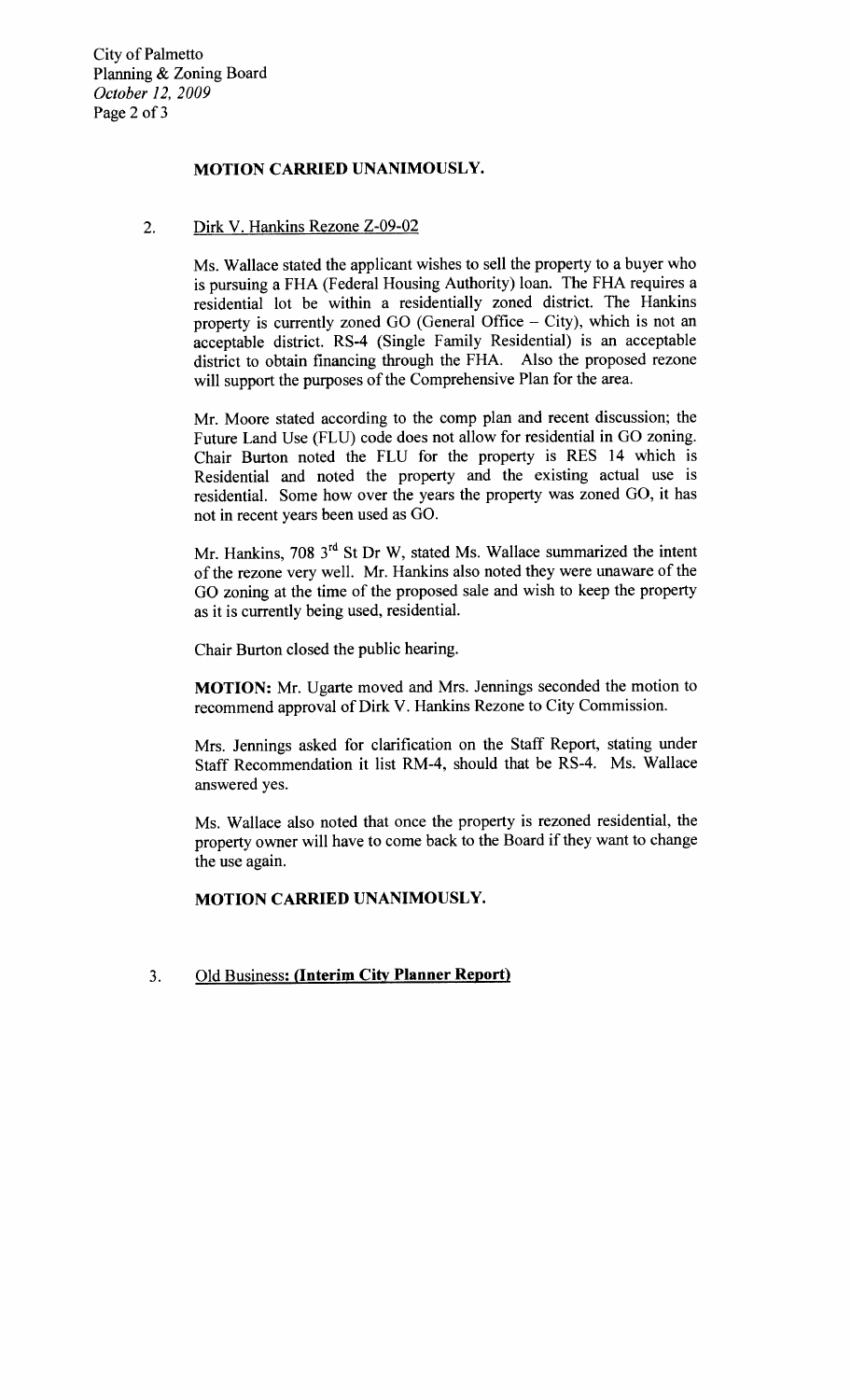City of Palmetto Planning & Zoning Board October 12, 2009 Page 3 of 3

- > The City Commission approved the Comp Plan School Elements for transmittal to DCA. The transmittal was sent on October 7, 2009
- $\triangleright$  The City Commission approved the revision to the Alcoholic Beverage Code, the 300 foot distance did not change
- The City Commission will hold another Comp Plan workshop on October 26 2009 6 pm
- $\triangleright$  The City Commission adopted a modification to Recreation & Amusement Uses requiring conditional use permit for all uses
- 4. New Business
	- a. Future P&Z Meeting Date

Chair Burton stated the City Commission discussed at their last meeting the length and frequency of meetings and workshops and agreed that they would like to reserve Monday nights for meetings and meeting the length and frequency of meetings and workshops and<br>agreed that they would like to reserve Monday nights for meetings and<br>workshops. They requested that the P&Z Board find another night for the monthly meeting

It was the consensus of the Board to move the regular P&Z meeting day to the third (3) Thursday of each month.

5. Adjournment: 7:15 p.m. The next P&Z meeting is November 19, 2009

Michael Burton, Chairman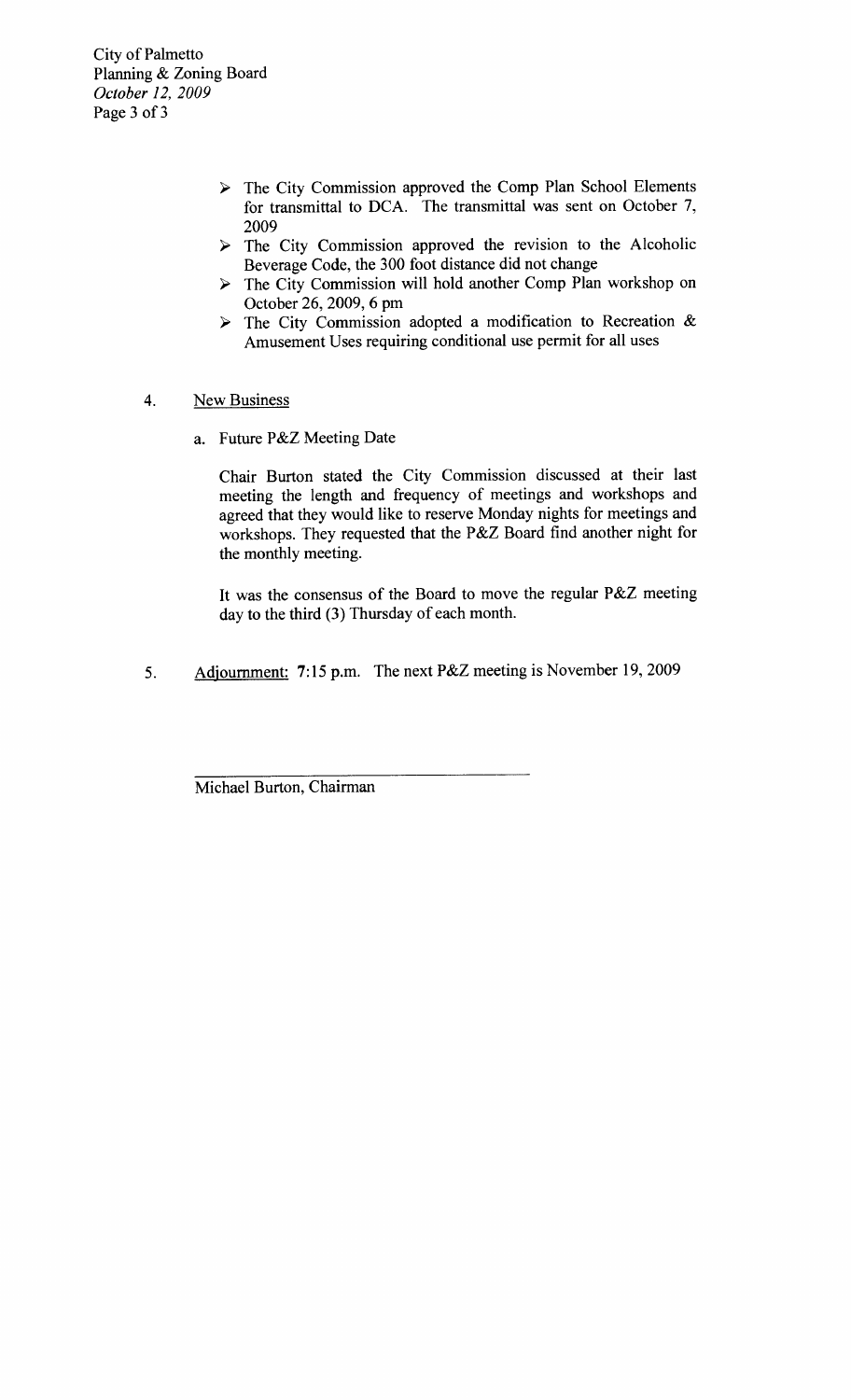| Palmetto Planning and Zoning Board Meeting $/2$ /2 $/2$ |                               |                 |                    |            |
|---------------------------------------------------------|-------------------------------|-----------------|--------------------|------------|
| <b>Name</b>                                             | <b>Address</b>                |                 | <b>Affiliation</b> |            |
| tArv                                                    | ve                            |                 |                    | Project    |
| Telephone                                               | Fax                           | <b>Cellular</b> | <b>Email</b>       |            |
| Watt<br>annon                                           | BSar<br>oldU<br>Danagota      |                 |                    |            |
| <b>Name</b>                                             | <b>Address</b>                |                 | <b>Affiliation</b> | Project    |
|                                                         |                               |                 |                    |            |
| <b>Telephone</b>                                        | Fax                           | Cellular        | Email              |            |
|                                                         |                               |                 |                    |            |
| <b>Name</b>                                             | <b>Address</b>                |                 | <b>Affiliation</b> | Project    |
|                                                         |                               |                 |                    |            |
| <b>Telephone</b>                                        | Fax                           | <b>Cellular</b> | <b>Email</b>       |            |
|                                                         |                               |                 |                    |            |
| <b>Name</b>                                             | <b>Address</b>                |                 | <b>Affiliation</b> | Project    |
|                                                         |                               |                 |                    |            |
| <b>Telephone</b>                                        | Fax                           | <b>Cellular</b> | Email              |            |
|                                                         |                               |                 |                    |            |
|                                                         | <b>Name</b><br><b>Address</b> |                 | <b>Affiliation</b> | Project    |
|                                                         |                               |                 |                    |            |
| <b>Telephone</b>                                        | Fax                           | <b>Cellular</b> | Email              |            |
|                                                         |                               |                 |                    |            |
| <b>Name</b>                                             | <b>Address</b>                |                 | <b>Affiliation</b> | Project    |
|                                                         |                               |                 |                    |            |
| <b>Telephone</b>                                        | Fax                           | <b>Cellular</b> | Email              |            |
|                                                         |                               |                 |                    |            |
| <b>Name</b>                                             | <b>Address</b>                |                 | <b>Affiliation</b> | Project    |
|                                                         |                               |                 |                    |            |
| <b>Telephone</b>                                        | Fax                           | <b>Cellular</b> | Email              |            |
|                                                         |                               |                 |                    |            |
| <b>Name</b>                                             |                               |                 | <b>Affiliation</b> |            |
|                                                         | <b>Address</b>                |                 |                    | Project    |
| <b>Telephone</b>                                        | Fax                           |                 |                    |            |
|                                                         |                               | <b>Cellular</b> | <b>Email</b>       |            |
| <b>Name</b>                                             |                               |                 |                    |            |
|                                                         | <b>Address</b>                |                 | <b>Affiliation</b> | Project    |
|                                                         |                               |                 |                    |            |
| <b>Telephone</b>                                        | Fax                           | Cellular        | Email              |            |
|                                                         |                               |                 |                    |            |
|                                                         |                               |                 |                    | Page<br>of |